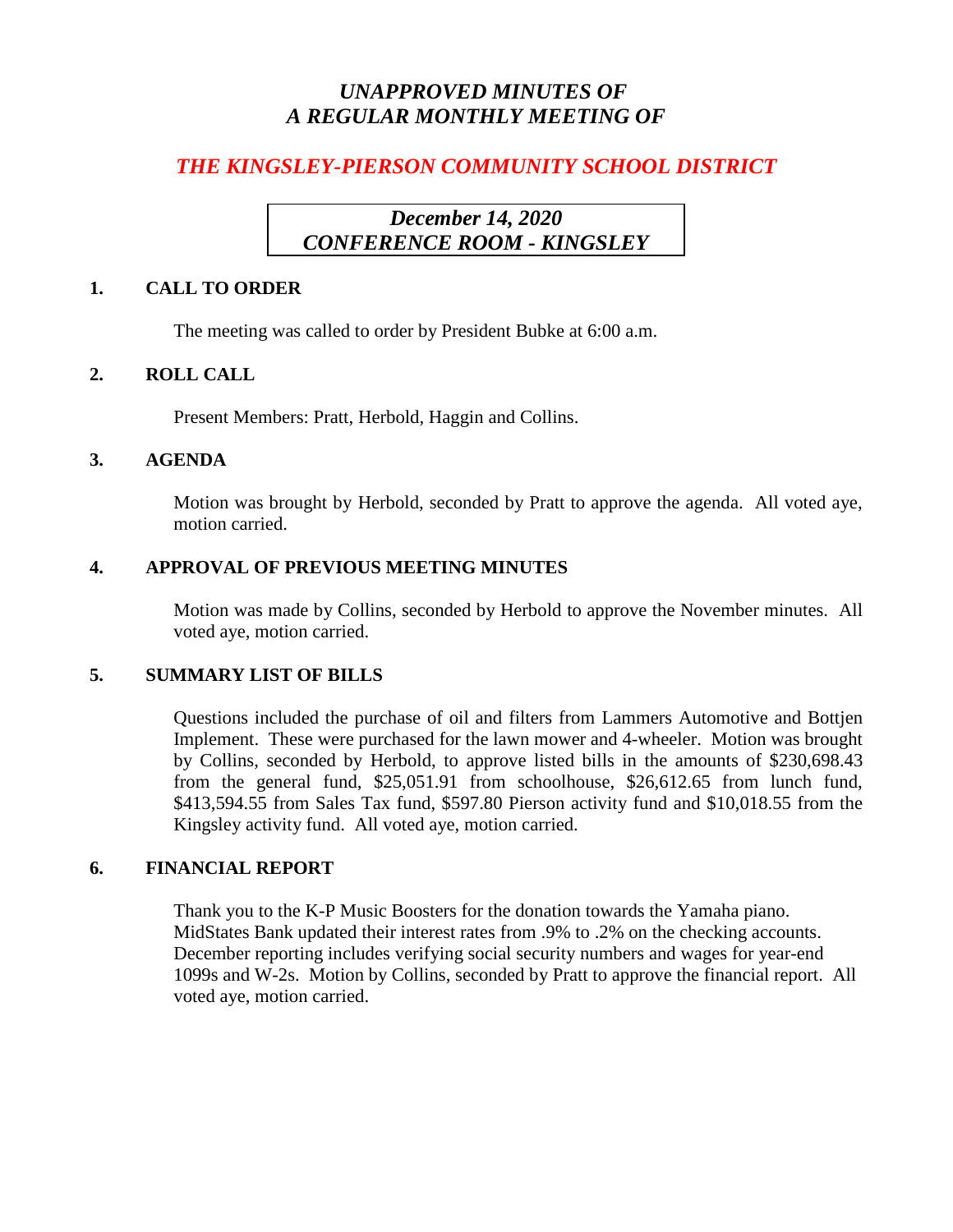### 7. **COMMUNICATIONS:**

### **Principal Wiese**

In the 2<sup>nd</sup> quarter, there are 7.5 days remaining. K-8 "Panther Sized" Food drive ends Friday, Dec. 18<sup>th</sup>. Junior High Cheerleading and Basketball activities start this week. The boys play today in Pierson and girls play in Early. Two tickets will be issued per person involved in cheer, as a player and coaches. The Elementary Holiday Concert will be held virtually Thursday, December  $17<sup>th</sup>$  from 9:30-10:20 a.m. The Middle School Holiday Concert will be held virtually Friday, December  $18<sup>th</sup>$  from 10:15-10:45 and 11:00-11:40 a.m. DARE/Woodbury County Sheriff's Department are sponsoring a bike and scooter for the  $5<sup>th</sup>$  grade. MidStates Bank will be sponsoring a pencil and a treat for students in the K-4 grades. On December  $9<sup>th</sup>$ , Pierson city water shut off the water which caused the Middle School to dismiss classes early.

# **Supt. Bailey**

Mr. Bailey explained the conference rule about the gym being closed December  $23th-27<sup>th</sup>$ . This includes use of the weight room facilities and both will reopen on December 28th. December  $23<sup>rd</sup>$  is the last day of the semester and a snow makeup day. There will be a 12:30 p.m. dismissal. January  $4<sup>th</sup>$  will be a teacher work day and students will return on January  $5^{th}$ . Semester tests are scheduled for December  $21^{st}$ - $23^{rd}$ . Mr. Bailey will be working on the 2021-22 school calendar. Friday, December  $18<sup>th</sup>$  will be the high school concert and two spectators are allowed per participant. The Elementary girl's bathroom remodel starts today. The construction meeting update includes the roofing project to be complete, cement starting in the Lobby and a gas line meter installed for the construction project paid by the contractor. In the future, Mr. Bailey will be researching a quote for a sound system for the gym. Mrs. Goodwin and Mr. Bailey will be discussing the NFHS agreement and Fuller Digital Solutions.

#### **8. OLD BUSINESS**

#### **Return to Learn Plan – Masks**

Mr. Bailey and the Board revisited requiring masks in the school district. Discussion will continue every month.

#### **9. NEW BUSINESS**

#### **Resignations**

Motion by Herbold, seconded by Collins accepted the resignation Kelley Colfack as a library position at the end of the semester. All in favor, motion carried. Mr. Bailey thanked Kelley for her service to the school district.

#### **Contract Recommendations**

Motion by Collins, seconded by Herbold to accept Jordan Bubke as a full-time tutor in the middle school. All in favor, motion carried. Bubke abstained from the vote.